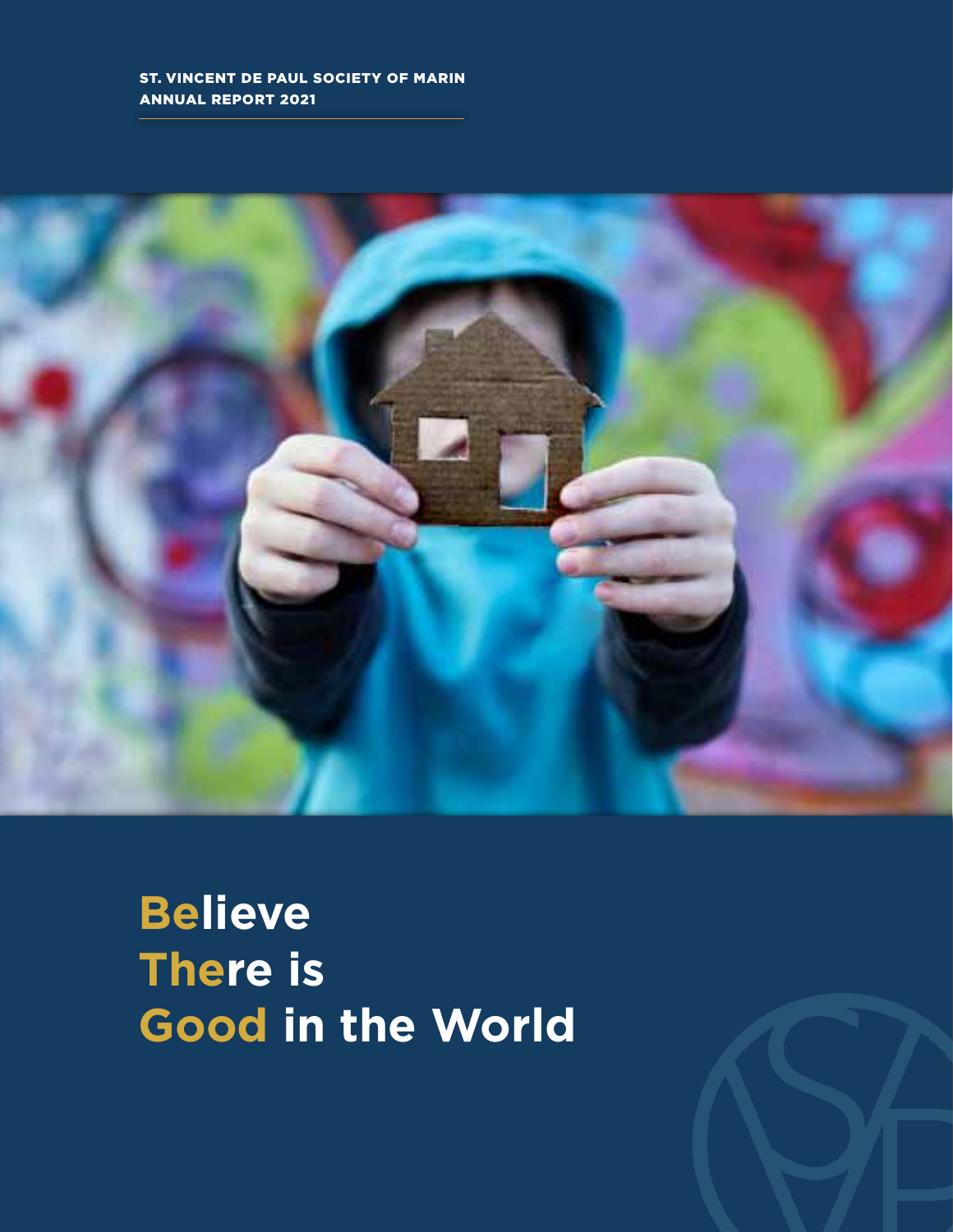# **Believe There is Good in the World...**

## **CELEBRATING 75 YEARS OF WITNESSING THE GOOD IN THE WORLD**

We at St. Vincent de Paul Society of Marin are anchored in our belief that there is good in the world, as we witness good each and every day in our work. The work we do is made possible through your goodness. St. Vincent's is blessed to have gracious benefactors, volunteers, and staff who give freely and generously of their time, talent, and treasure to better the lives of those less fortunate. **We thank you for being the good.** 

As we move forward from one of the world's most devastating modern-day pandemics, we also witness the serious collateral damage that COVID has created in our community—loss of employment and housing, food insecurity, profound isolation, simmering anxiety, emotional instability, and mental illness—**yet still, we persevere**. We have made it through another tough year of unknowns, adjusting to new challenges and proving to each other what we are truly capable of achieving—**75 years and going strong!**

We are proud to share the positive impact that St. Vincent de Paul Society has had on our community this past year. It is an honor and a privilege to partner with you in our journey to end hunger, poverty, and homelessness in Marin. We will always be transparent with you and we promise to be good stewards with your gifts. **Thank you for being the good!**

With immense gratitude,

tut Loedisch

Herb Foedisch President, Board of Directors

# **Grace**

*Grace helps us weather life's storms Finds light in the darkness Keeps faith strong when evidence for it is hard to discern*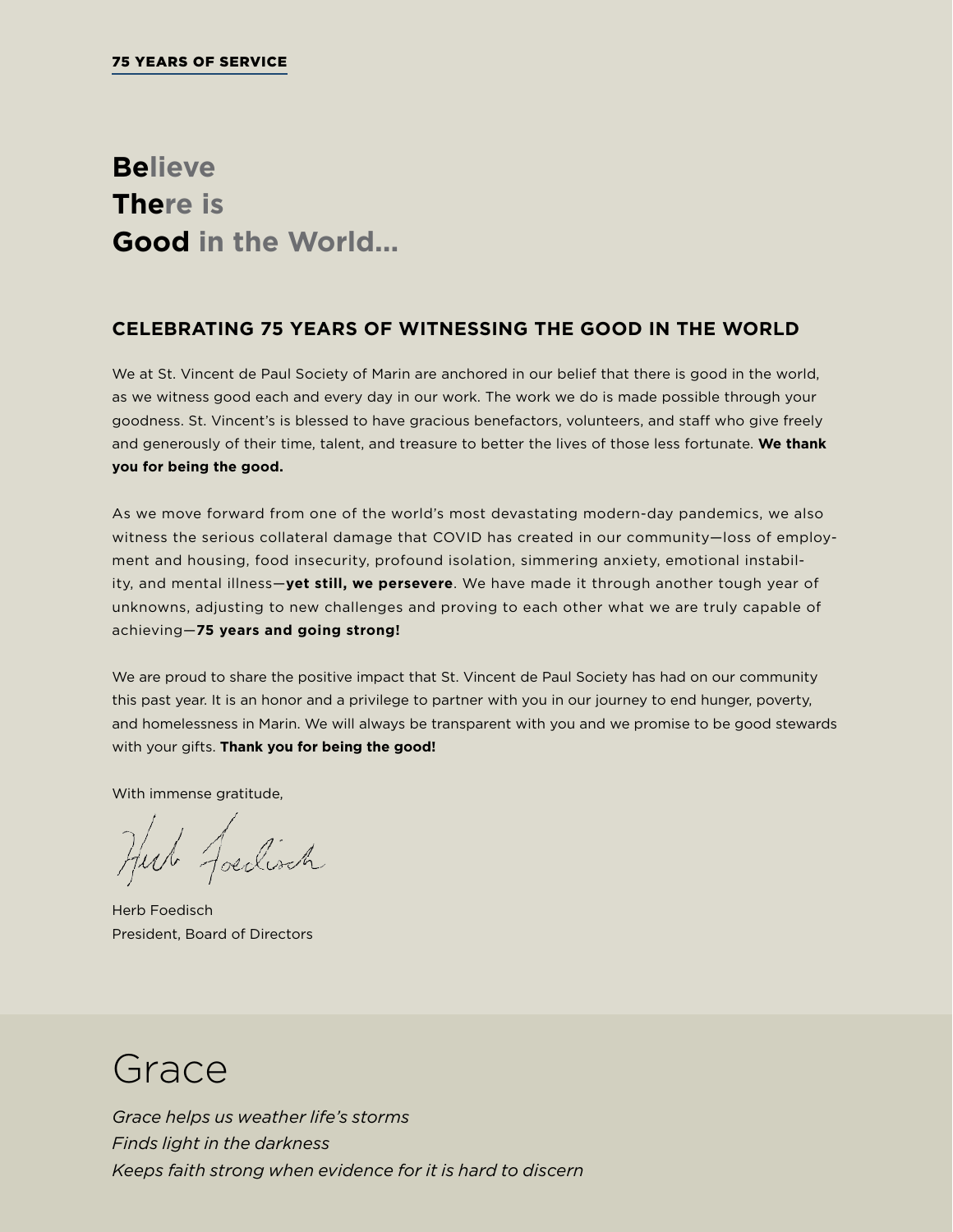# Thank You for Being The Good for 75 Years



#### **MARIN'S ONLY FREE DINING ROOM SERVED 180,000 TO-GO MEALS IN 2021**

Throughout the tumultuous challenges brought about by the pandemic, your free dining room stayed **open every single day** to feed our community's most vulnerable children, families, seniors, individuals, and veterans. With the support of hundreds of volunteers and our resilient kitchen staff, we served more than **180,000** nutritious to-go meals for our hungry neighbors—that is almost 500 meals every single day. No one should ever go to bed hungry in Marin.

#### **PREVENTING HOMELESSNESS AND PROVIDING EMERGENCY AID**

With your generous support, we distributed more than **\$1.8 million in rental assistance and other emergency direct aid** to thousands of people struggling to pay rent or make ends meet. You helped prevent evictions and provided families in need with life enduring blessings.

#### **CONTINUED SUCCESS WITH ENDING HOMELESSNESS**

Your dedication to ending homelessness continues to show incredible results throughout our community. With your help, **SVdP's Homeless Outreach Team (HOT)** continues to collaborate with the County of Marin and other local service providers to successfully **house almost 500 people** experiencing chronic homelessness, with **122** individuals and families housed in 2021. Today, **94.83%** of all people our collaborative has housed are still living in their homes. This incredible achievement saves our community an additional **\$2 million** annually.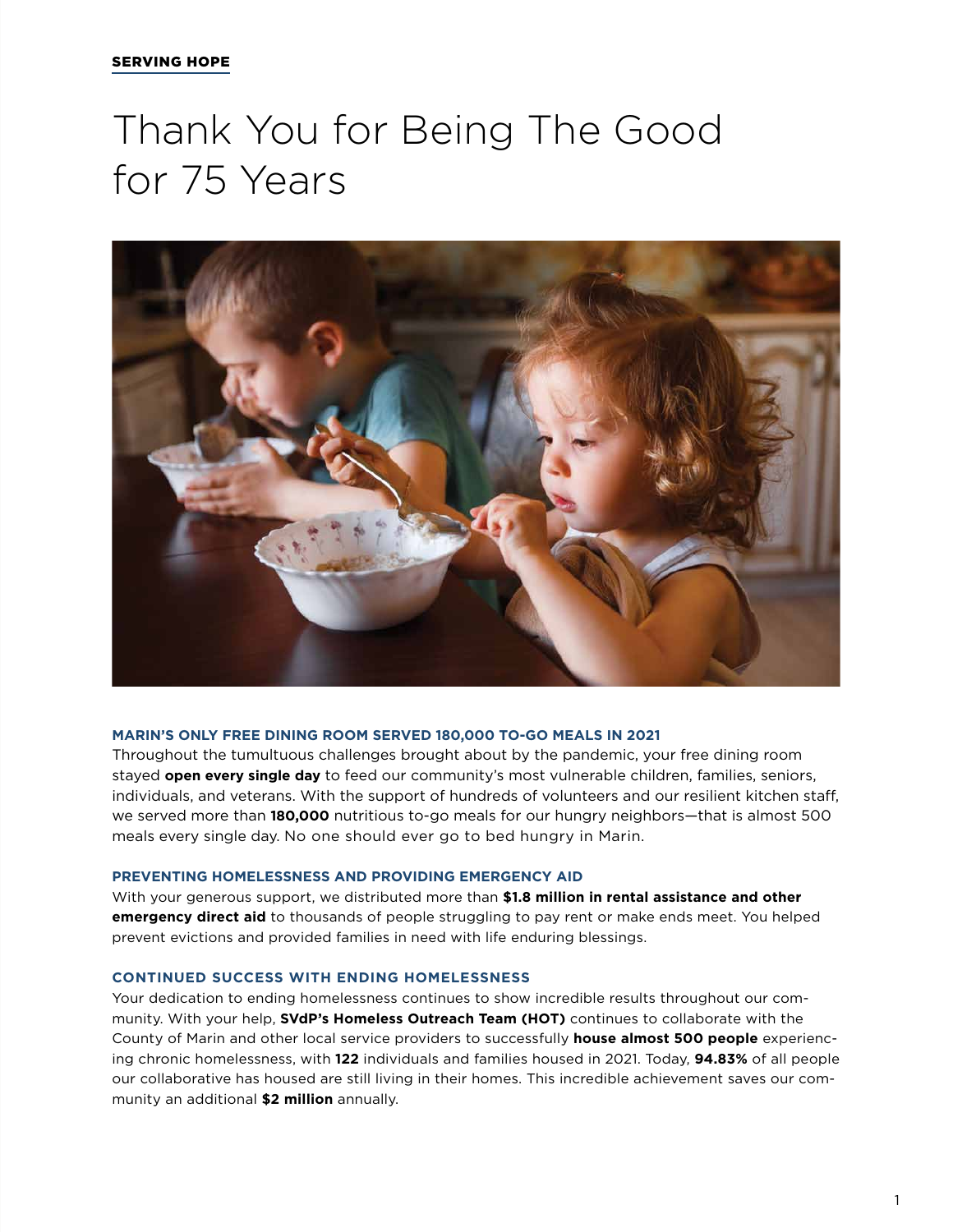# William's Story

We often complain that life isn't fair. Oftentimes our use of the phrase is said after dealing with a single major setback or maybe just after a minor inconvenience. However, for 70-yearold Mill Valley native William, life has been particularly cruel for a long time.

At the tender age of 9-years-old, William was abandoned by his parents and was placed in an institutionalized boys home until he reached adulthood. Besides the glaring absence of his family, he also struggled to find resources and support services to deal with his early childhood

trauma regarding issues such as neglect and abuse. He had no option for therapy to grow from his trauma and was beaten down by the relationships he had with caregivers and older children in his living situation who often further abused him and others. With this lack of support from the adults in his life, William grew into negative behaviors that impacted his ability to be



*Photo Credit: Ron Greene*

write. Today, William is unable to read and is only able sign his name.

William is now 70-years-old. He has been experiencing chronic homelessness for more than 35 years in Marin County. His only experience living indoors throughout these years was when he was in institutional settings such as in a hospital or in jail. Otherwise spending his time bouncing between homeless encampments, he was able to keep afloat up until 10 years ago when he began to develop severe medical issues, a direct result from the hardships put on his body from liv-

> ing on the street. This would ultimately result in his hospitalization. For someone in William's situation, being able to afford hospital treatment was out of the question and in response he was finally referred to the SVdP Homeless Outreach Team (HOT).

**HOT is a program designed to bridge the system gaps and assist those in the greatest need for permanent housing.** After review-

placed in foster care or a similar family setting that could have provided him some stability.

A conversation with William will reveal a life that no one should be forced to experience. A remarkably resilient individual, William has memories of his parents battling alcoholism and instances of domestic violence in his home prior to his institutionalization. He remembers moving around frequently and having trouble staying in school due to the lack of attention given to diagnosing and treating his learning disabilities. He was never given the opportunity to learn to properly read and

ing William's case, HOT assigned him a SVdP intensive case manager that assisted with getting him off the streets and provided help with understanding vital documents and applying for Disability and Medi-Cal. Shortly after engaging with HOT, William was also awarded a subsidized studio apartment for seniors in Mill Valley.

While housing was an undeniable lifesaver for William, the benefits were not immediately felt. He initially struggled with tasks such as regular showering and washing dishes and clothing. However, over time he learned to become more independent and adapted well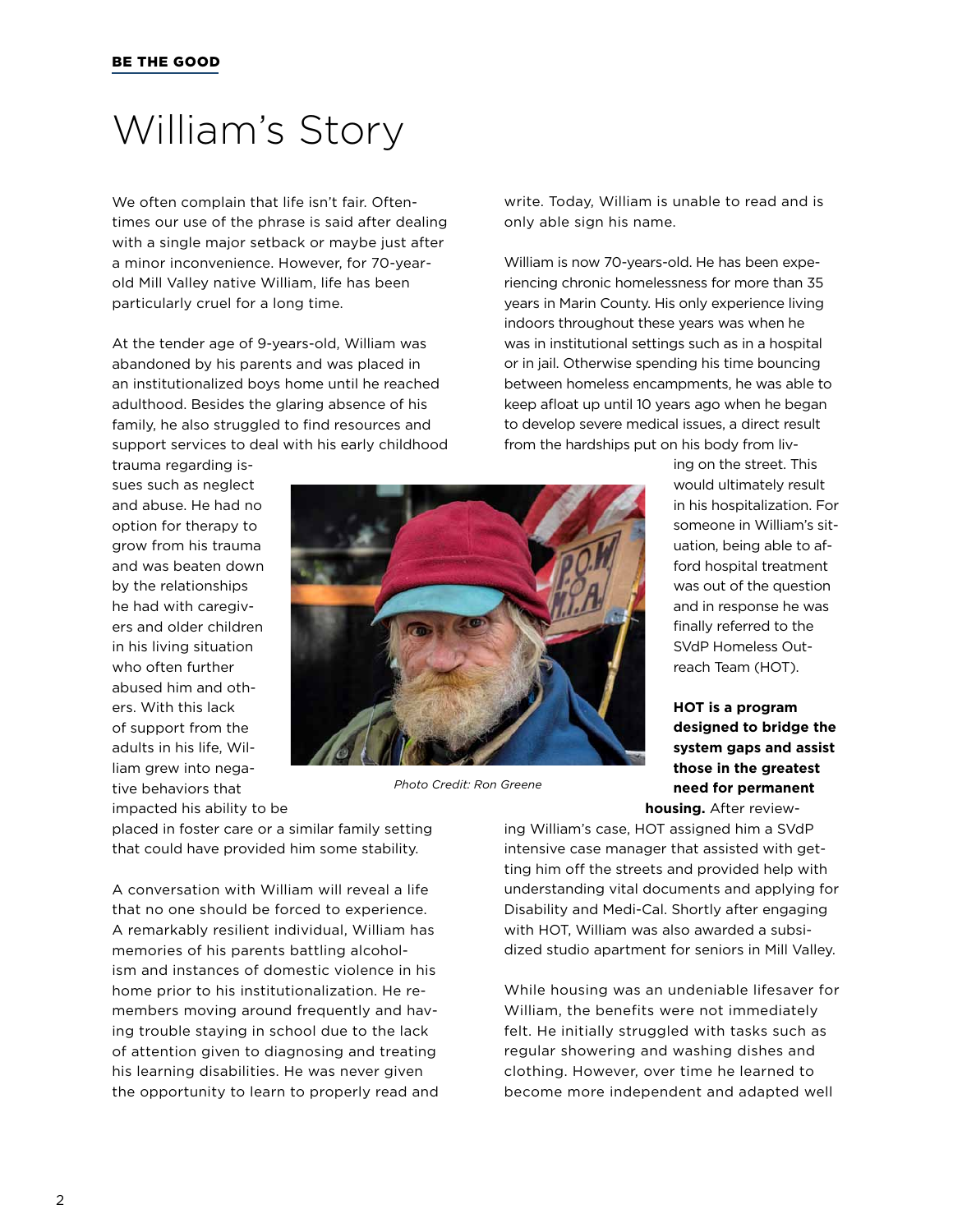

to indoor living thanks to constant support from his case manager. William had also previously fought substance abuse issues throughout his life but after living in his new housing, his substance use reduced significantly and he has had no further interactions with the police.

Three years after successfully living in his unit, William was awarded a Marin Housing Authority housing voucher which allowed him to move into his own one-bedroom apartment in San Rafael. This move placed him closer to his medical, dental, and case management providers along with other crucial resources such as public transportation and grocery stores.

Seemingly at a time in his life when nothing could go wrong, William was unfortunately not at the end of his problems. In 2020 he was hit by a vehicle and sustained significant damage to his legs. His SVdP HOT case manager supported him in seeking out legal counsel which ultimately resulted in William receiving \$175,000 for his suffering. The money was placed in a Special Needs Trust and will go toward specific needs such as a motorized wheelchair, care providers, and therapy. Finally, after 70 years, William can take a welldeserved break. He has made friends in his neighborhood, is able to make his own medical appointments, and continues to meet with his case managers twice a month. With SVdP and HOT behind him, William has finally found his footing and has been given the building blocks to live the rest of his life surrounded by support and motived by his own unwavering inner-strength. **Thank you for being the good.**

> "*Stop judging and you will not be judged. Stop condemning and you will not be condemned. Forgive and you will be forgiven. Give, and gifts will be given to you; a good measure, packed together, shaken down, and overflowing, will be poured into your lap. For the measure with which you measure will in return be measured out to you."*

*Luke 6:27-38*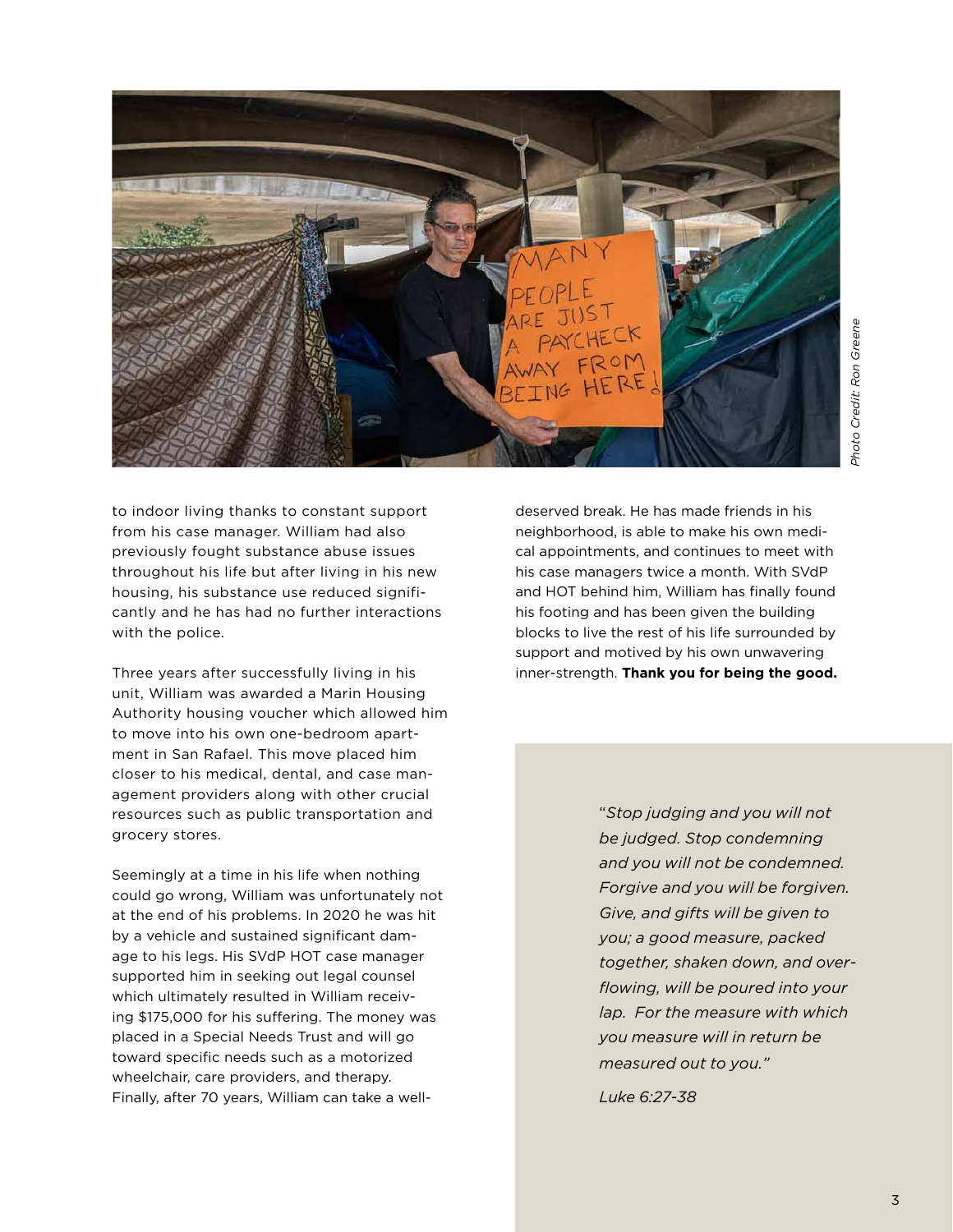# Relive the Christmas Miracle

Growing up the fifth of six kids, siblings were about the only thing our parents could offer us. When I was two, my older brother who was three at the time, was diagnosed with acute myeloid leukemia. My earliest childhood memories all include hospital visits, hospital smells, or some form of hospital something. We lived on the grounds of City of Hope National Medical Center for a large chunk of time since my brother's health was so dire.

We had no money. My parents were gutted not only did they have a son fighting for his life, but my father could hardly put in the hours at his sales job to make the commission needed to support us. We received various forms of financial assistance where we could. I can still smell the free pizza lunch our local elementary school would donate to low-income students on Saturday afternoons.

Christmas came in 1984 and my parents had to face the music—there would be no Santa. With no money in the bank, no credit available on their cards, and no cash on hand, they told my older siblings that Santa was not going to make it this year. They were crestfallen. That Christmas Eve was somber. My older siblings wrapped their McDonald's toys they received from the Ronald McDonald House donations

#### Essence of the Miracle

"I still wish I knew who delivered those presents that Christmas so I could personally thank them. They brought magic to our lives during a time when we needed it the most. Best of all, they implanted the true meaning of Christmas at such an impressionable age that is still woven into the fabric of our lives today."



for families of pediatric leukemia patients to give to me, my brother in the hospital, and my younger brother.

That night we all went to sleep in our one-bedroom apartment knowing the morning would come and go like any other day. Suddenly there was a knock at the door. We opened it to find presents loaded up on our front porch, stacked higher than our heads, along with a Christmas dinner to prepare. Although I was too young to remember this Christmas miracle, I love when my family comes together to share this fond memory. I still wish I knew who delivered those presents that Christmas so I could personally thank them. They brought magic to our lives during a time when we needed it most. Best of all, they implanted the true meaning of Christmas at such an impressionable age that is still woven into the fabric of our lives today.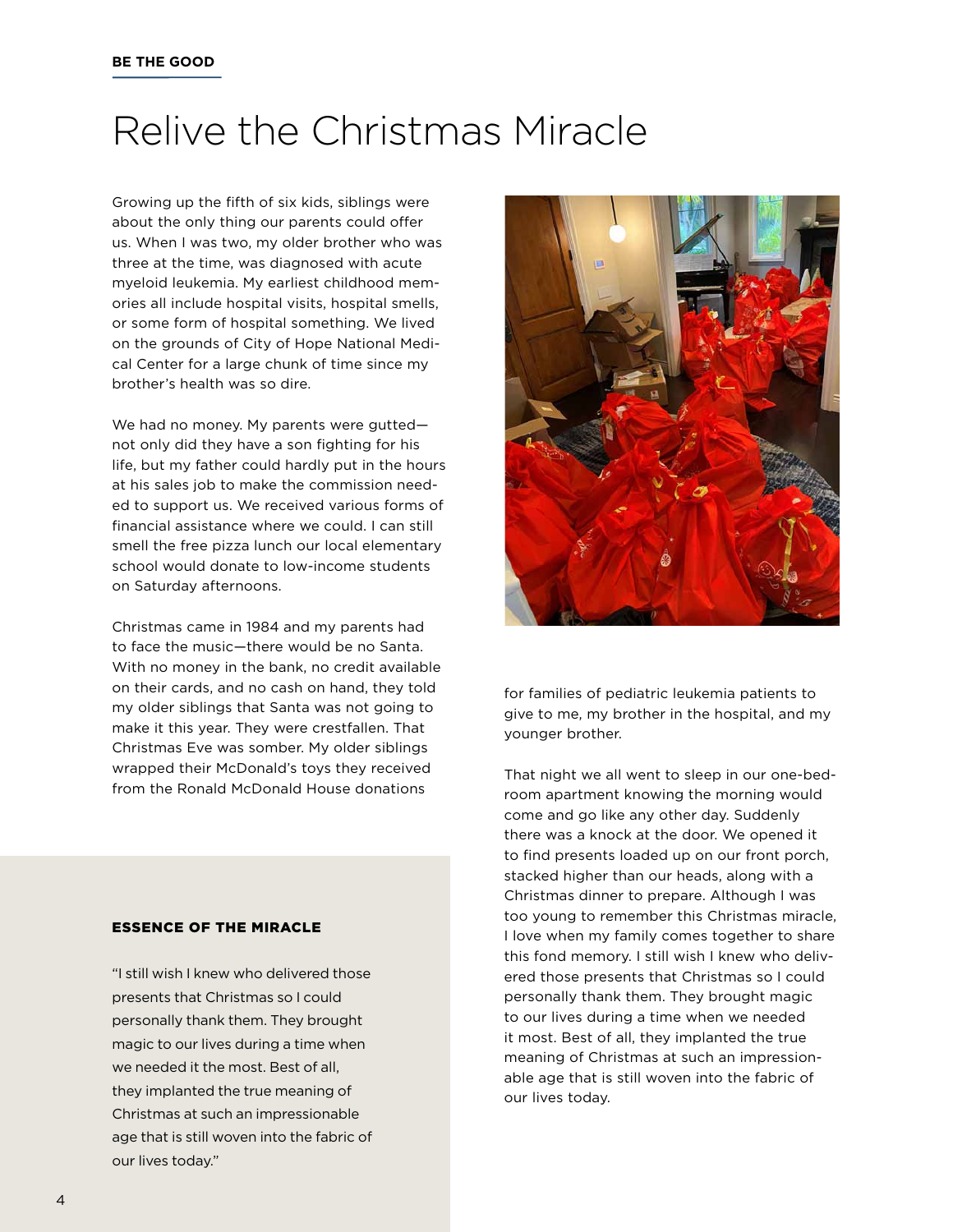# This is not just us doing nice things for people in need, this is us paying it forward."

I have many stories since that Christmas of how my family has given back to similar families in our situation, but the best memories are still yet to be made. This year my husband, Jeff, and I supported St. Vincent de Paul by setting up a Santa's workshop in our dining room and spent the month of December planning meaningful gifts to SVdP families in need.

Our four children loved curating the gifts by researching what the popular gifts were of 2021 based on the ages and genders of the children. Occasionally they would even jump in on wrapping, even if our one-yearold would often undo their effort! Although they still love to receive, it is heartwarming watching our children's excitement for giving increase each year as they decide how much of their allowance they want to contribute to the cause and generally game plan how we are going to support our community.



I also call in the troops, my siblings, to swing by our house, help with wrapping, contribute what they can, and relive the Christmas miracle we received back in 1984. I also remind my children, this is not just us doing nice things for people in need, this is us paying it forward like someone did for me many years ago. That is the true meaning of the season. Gifts will come and go, but the magic and hope you give to others is the true gift.

*Tylee Holden currently runs Operations for Atomic Machines, a hardware startup building robotic manufacturing platforms. She is a longtime supporter of St. Vincent's and we are blessed to have her.*

# **When Giving Is All We Have**

*Alberto Ríos* 

#### *One river gives its journey to the next.*

We give because someone gave to us. We give because nobody gave to us. We give because giving has changed us. We give because giving could have changed us. We have been better for it, We have been wounded by it. Giving has many faces: It is loud and quiet, Big, though small, diamond in wood-nails. Its story is old, the plot worn and the pages too, But we read this book, anyway, over and again: Giving is, first and every time, hand to hand, Mine to yours, yours to mine. You gave me blue and I gave you yellow. Together we are simple green. You gave me What you did not have, and I gave you What I had to give—together, we made Something greater from the difference.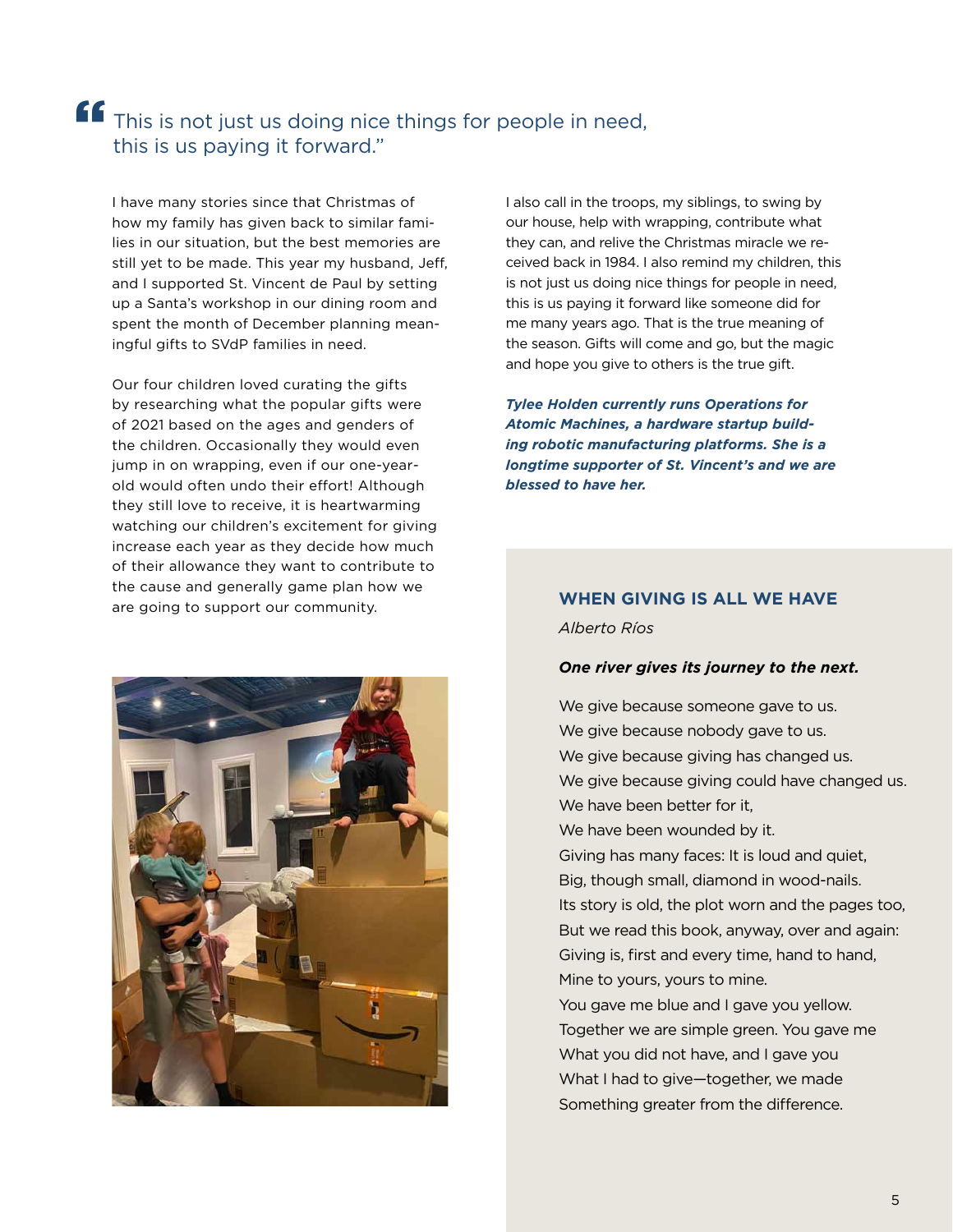# Introducing our Conferences – Finding Joy in Service

**We find joy in service.** We serve with no expectation of recognition or reward. Just knowing our effort and energies are helping those who receive them fills us with peace and contentment, and a richer life experience. The more we share the work of our hands and the love in our hearts, the more our joy grows, sending ripples of blessings into the world.

The foundational work of the St. Vincent de Paul Society across the world is the practice of our members making home visits to people who are in danger of losing their housing and afraid of becoming homeless. Our St. Vincent de Paul members are called "Vincentians" and they do the critical work of visiting these at-risk seniors, lowincome families and people with disabilities who have trouble paying rent, utilities, and other bills.

The more we share the work of our hands and the love in our hearts, the more our joy grows, sending ripples of blessings into the world." "

When someone who is precariously housed calls our B Street office for help with rent or a utility bill, one of our Prevention volunteers answers the call and refers them to their neighborhood group of Vincentians, called a "conference." Once the conference gets the referral, they arrange for a pair of Vincentians to make a home visit to the person in need.

These Vincentians provide open-hearted and judgment-free listening, referrals to other county resources, and financial assistance to landlords and other vendors when appropriate. In addition, many of our conferences run food pantries and conference members show up to



home visits with a bag of groceries or a grocery gift card. Most conferences also organize a special Christmas program to ensure that the families they serve can celebrate. Last year, more than 200 of our Vincentian volunteers spent **hundreds of hours listening to and meeting with our neighbors in need and distributed more than \$450,000 in financial assistance** to keep these struggling neighbors housed.

Marin is currently divided into eleven Vincentian Conferences: Our Lady of Loretto and St. Anthony's serve Novato; Our Lady of Mt. Carmel serves Marin City, Mill Valley and Sausalito, Sacred Heart serves West Marin; St. Hilary's serves Tiburon and Strawberry; St. Anselm's serves San Anselmo and parts of San Rafael, St. Isabella's serves northern San Rafael and Marinwood, St. Patrick's serves Corte Madera and Larkspur, St. Raphael's serves east San Rafael, St. Rita's serves Fairfax and parts of San Anselmo, and St. Sebastian's serves Greenbrae, Kentfield and parts of San Rafael.

If you're interested in volunteering please contact Meredith Parnell at mparnell@vinnies.org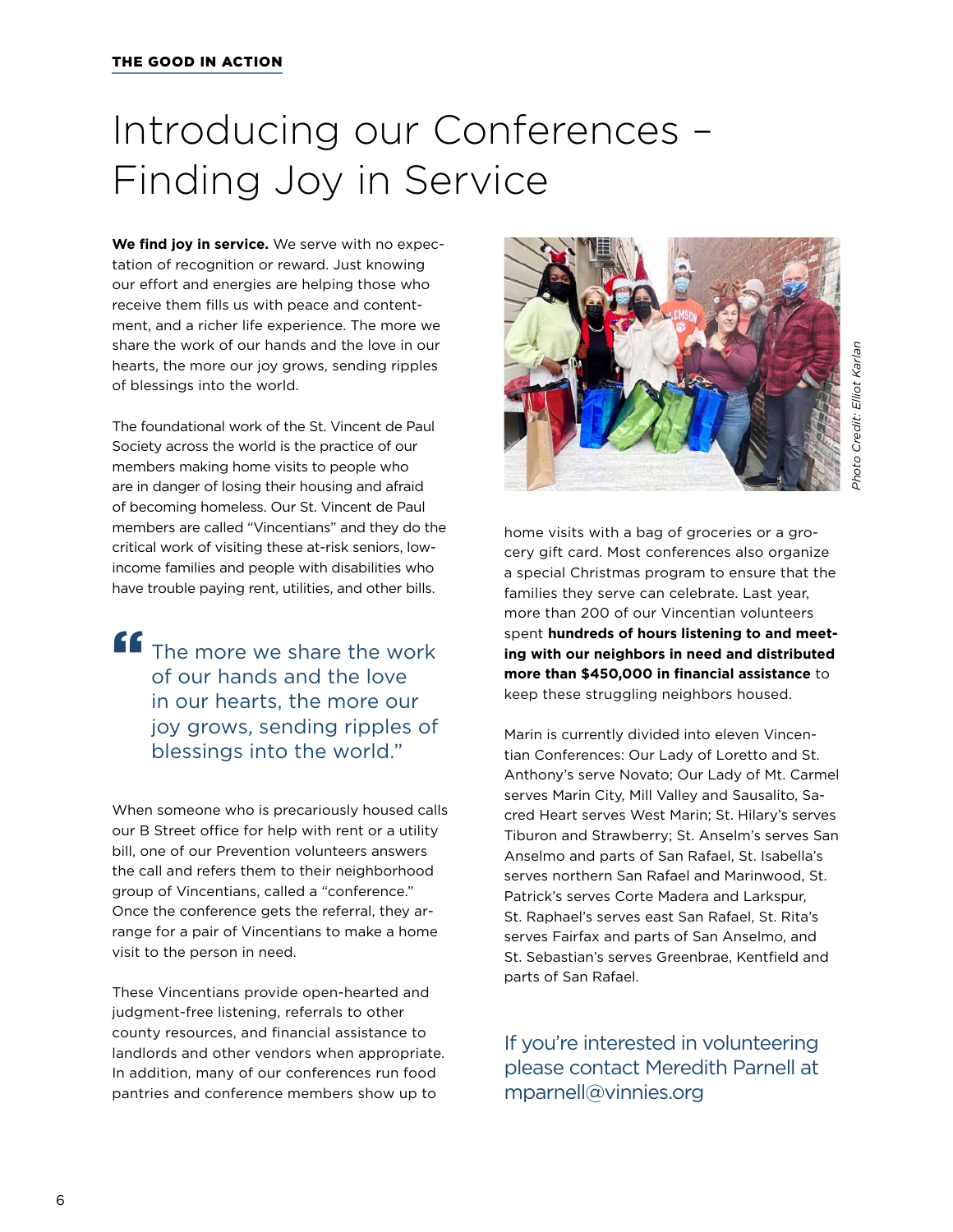## **Our Conference Stories**

#### **Marjie's Story as a Conference Member**

As Conference members of St. Vincent de Paul Society, we are all blessed to be in a position to assist folks facing challenges, sometimes overwhelming challenges in life and providing some support... and hope! We have recently been working with a single mom with three kids aged 16, 18 and 20. As with many folks on a fixed income, it can be challenging to keep current on monthly bills. The mother has been dealing with dental issues and recently discovered that her daughter, age 16, needed a root canal procedure. We were able, through SVdP, to send her dental provider \$1,500 to cover the daughter's dental expense. I've been with SVdP for years and worked with many clients, but for some reason this situation struck me how, to a family struggling to "make ends meet," being relieved of such a heavy financial burden is **truly a miracle... beyond words!** As is, by extension, any assistance provided with a smile and **"no strings attached"** to countless families and individuals by SVdP each year. We feel such gratitude toward our generous and caring benefactors for making possible so many miracles in our community. We wish we could thank them personally for providing such blessed financial and emotional relief for our neighbors.

#### **Maria and Jose's Story**

Maria and Jose emigrated from Guatemala with their four children, aged 4, 6, 9, and 16 four years ago. Living in San Rafael since, Maria makes her living as a housekeeper and Jose as a construction worker, bringing in a combined \$2,000 per month. Unfortunately, tragedy hit. Maria and Jose contracted COVID-19 and experienced severe symptoms leaving the children in the care of their paternal grandfather. Luckily, both Maria and Jeffrey made a full recovery. They do not receive government benefits or assistance, truly shouldering each challenge on their own. Despite these circumstances, the Conference has been able to support the family by mailing them food sources and helping them meet their monthly rent of \$1,500.

#### **Christian's Story**

A deformity in 12-year-old Christian's smile has put a bleak look on his self-esteem. Needing extensive orthodontic work, the bill to get Christian to an ideal oral health state was \$6,350. Christian's parents are both diligent workers in low-paying jobs. Looking for help, the St. Raphael Conference helped pay \$2,500 towards the orthodontist bill. An additional \$2,500 will be provided under the Pilot Project. This left \$1,350 which Christian's family will be able to pay. In the meantime, Christian will start his treatment and begin the journey to self-confidence.

#### **Isabella's Story**

Isabella is 70-years-old and recently lost her job and housing due to COVID-19. She previously worked as a live-in IHSS worker after retiring as a taxicab driver serving Marin after many years. Turning to SVdP's Help Desk, the team helped her find subsidized senior housing in Marin. However, Isabella was yet to face the biggest obstacle of all. Her son was reported missing the week of Christmas. Sadly, Isabella was notified that her son passed away in an accident days after Christmas. Isabella's greatest wish was to have a proper service and burial for her dear son. Thanks to SVdP, Isabella was connected to the Our Lady of Mt. Carmel Conference, and they were able to cover end of life services and cremation for her dear son. She felt blessed by this gesture of closure.

#### *We thank our Conference Members for Being the Good.*

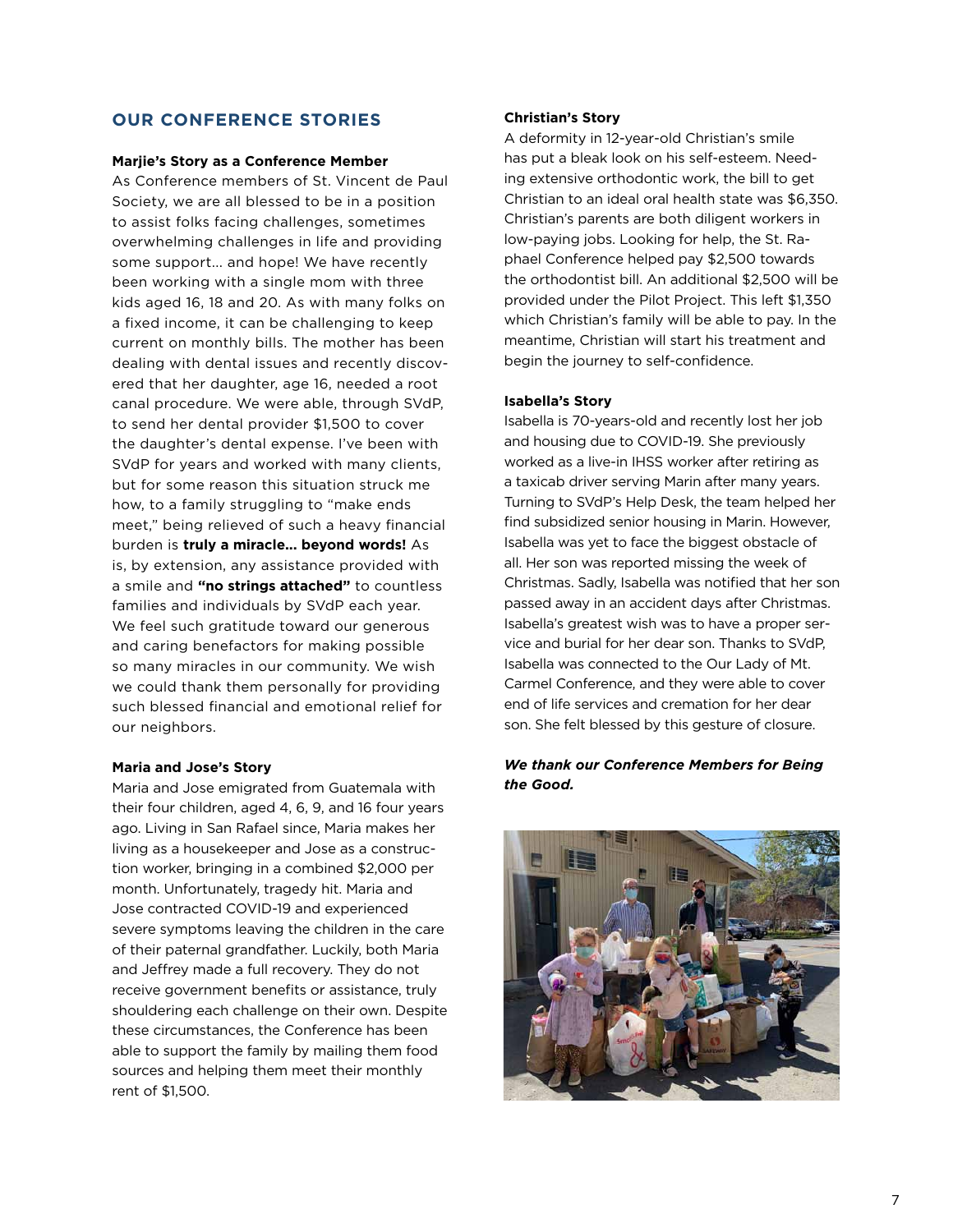# Pennies From Heaven

# *Save The Date for Our Annual Pennies From Heaven Gala* **Saturday, October 8, 2022**



**Thank you to our generous benefactors!**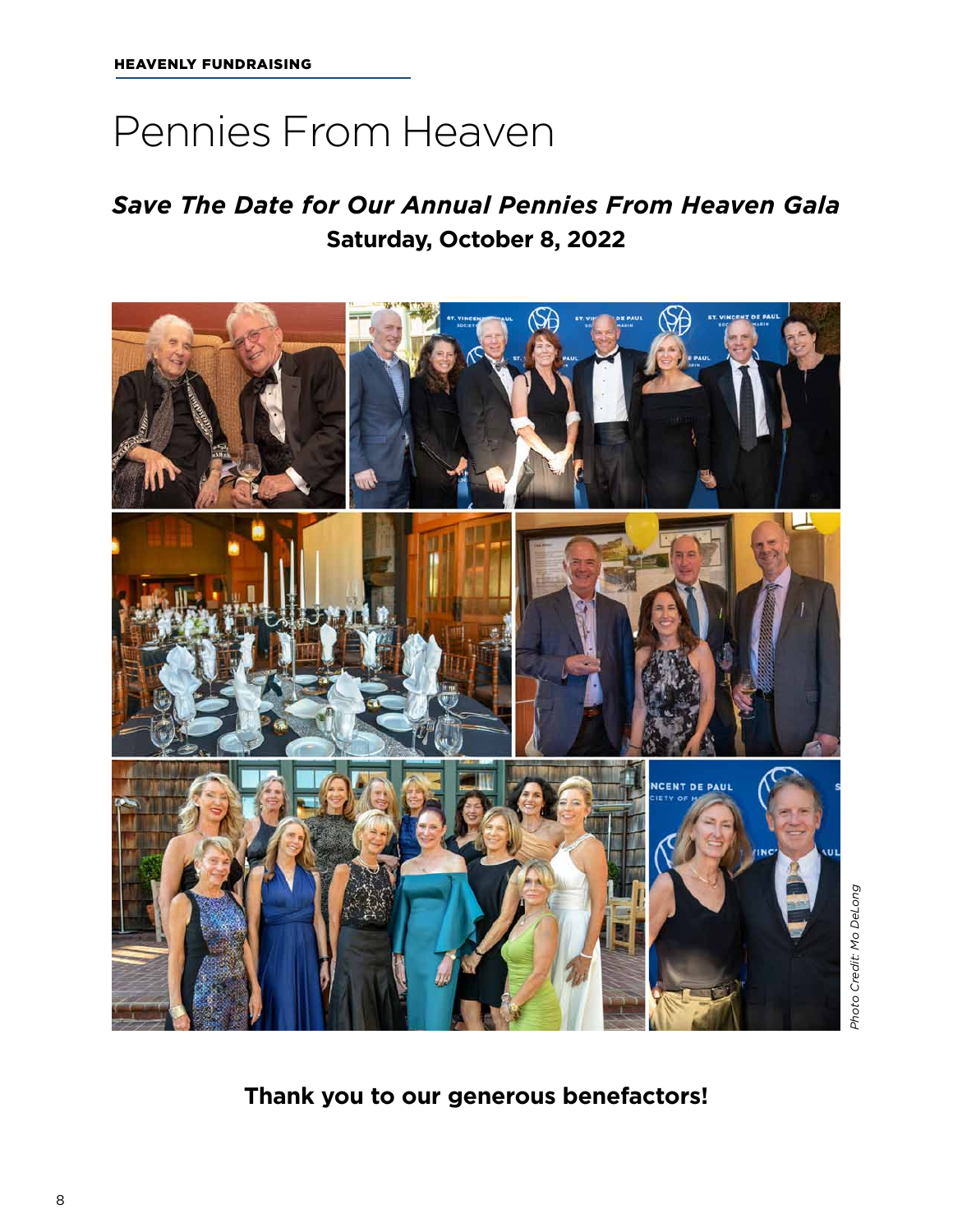# Ending veteran and chronic homelessness in Marin County



With the efforts of our **Homeless Outreach Team (HOT)**, a countywide program aimed at ending chronic homelessness, we have helped cut Marin's rate of chronically homeless individuals by nearly half in only a few years.

Putting the most vulnerable in our community first, we have collaborated effectively with Marin County to promote highly coordinated programs that aim to provide people with warm and safe homes.

We can proudly say we housed all 48 homeless identifying veterans in the county. We hoped we had ended veteran homelessness in Marin. Unfortunately, pandemic circumstances have left an additional 28 veterans in need of housing.

**St. Vincent's HOT program case managers find permanent housing solutions to end veterans and chronic homelessness, no matter how difficult or complex their situation—one person at a time.**

We will not stop until our mission of ending chronic homelessness is complete. We are determined and have you to thank for your belief in our organization to get this job done. Thanks to you,

last year we have housed **122** homeless families and **nearly 500** individuals since the inception of HOT in 2016.

No matter how complex or difficult a situation may be, our compassionate and highly educated outreach team will continue to fight for each and every person that needs help.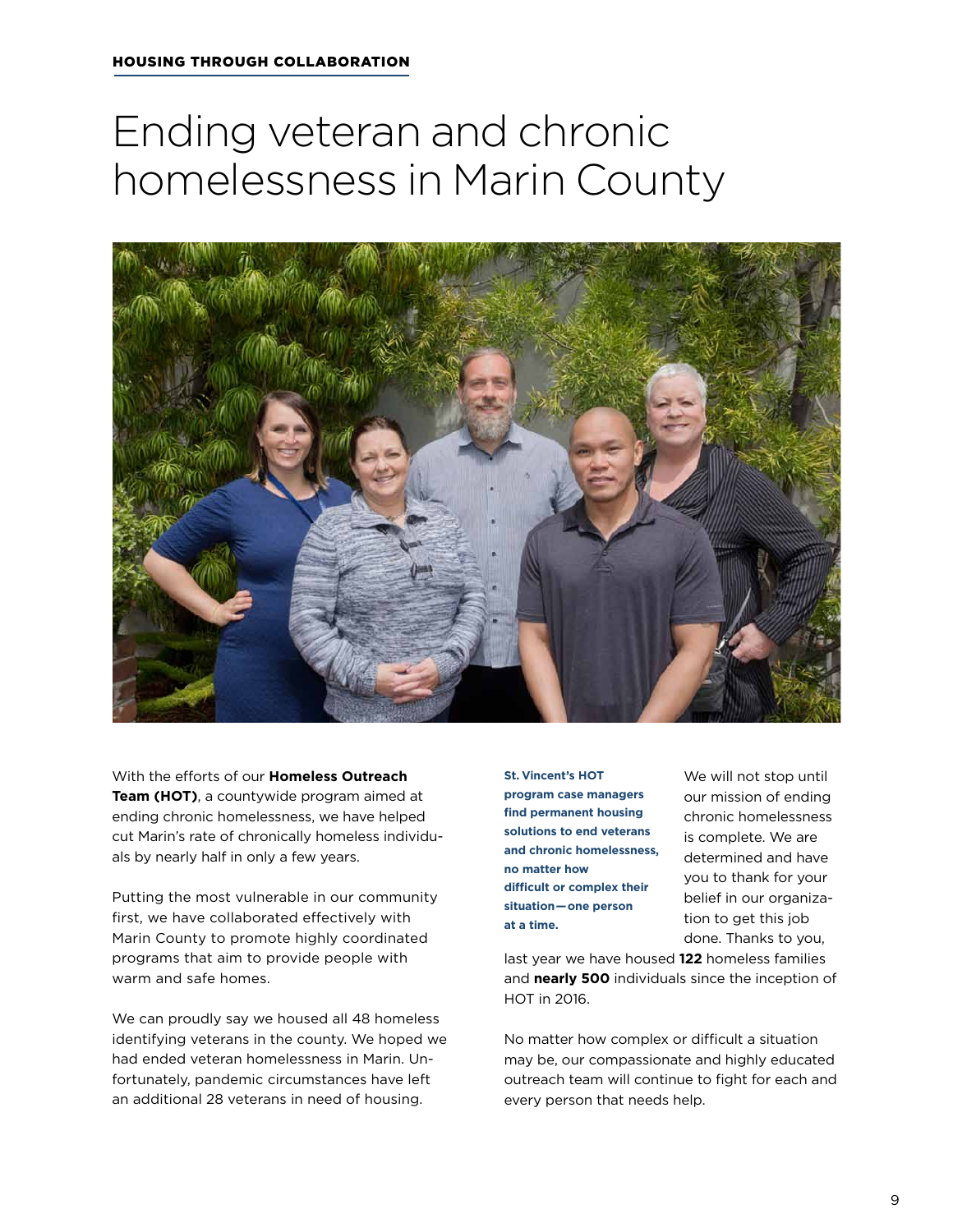# Meet the Petrofskys

Our organization has been able to thrive for 75 years thanks to the endlessly kind donations put forth by you. With your help we are able to successfully prevent hunger and homelessness and house the most vulnerable individuals in our community. **People like Pete and Peg Petrofsky, who dedicated both their time and resources to St. Vincent de Paul, are the type of people who keep our team out there working to keep our neighborhoods safe.** We are most grateful to the Petrofskys for believing in and supporting the mission of St. Vincent de Paul.

Pete lived an extraordinary life. From serving in the Korean War as a construction advisor to working as a construction engineer on major tunnel projects, he ended his professional tenure as Chairman of Jacobs Associates in San Francisco. However, he would say that the greatest thing that came out of his work was meeting his wife, Peg, of 57 years while on a project in Boston.

Peg cared deeply about her community. Whether it was her calling as a social worker or be-

ing an **active member of St. Isabella's Parish,** she always put others before herself. Known for her ability to befriend anyone and make people smile, Peg was a blessing to everyone in her life.

Residents of San Rafael since 1966, Pete and Peg knew our community well. The family was first introduced to St. Vincent de Paul when Peg volunteered in our dining room. As a veteran himself, Pete was especially moved by SVdP's efforts to feed and house homeless veterans. After witnessing his uncle live with PTSD for decades due to serving in WWI, he understood the unique challenges these brave individuals face when they come home. Thanks to efforts made by people like Pete and Peg,



SVdP was and continues to be a source of hope and aid for veterans and other chronically homeless people.

Peg regrettably passed away in 2015 with Pete reuniting with his greatest love in late 2020. Pete left an approximate \$2 million bequest to St. Vincent de Paul. **With this gift we were able to purchase a new building at 747 B Street only steps away from our dining room. This will allow us to consolidate our Case Management and Help Desk programs to a single central** 

> **facility. Not only will this foster better collaboration among staff, but it will also provide a warm and convenient area for our most vulnerable clients.**  A major improvement from our previous Help Desk system which operated out of a doorway in a side alley, this new indoor space will allow clients to not only avoid having to wait in inclement weather for support, but also provide a private space to work with our Case Managers. We could not be more blessed with Pete's bequest, and we can only hope

he realizes how huge an impact his decision would make in his beloved community.

Known as an honest man and a gardener in his spare time, Pete will be remembered fondly by his loved ones. Our team at St. Vincent de Paul mourn the loss of such an amazing community member but extend our most sincere gratitude for his generous gift. **With his generosity and belief in our organization, we have been able to expand our operations and services and continue to fight hunger and homelessness at the highest level in Marin County.**

**Pete and Peg, thank you for being the good.** What a blessing.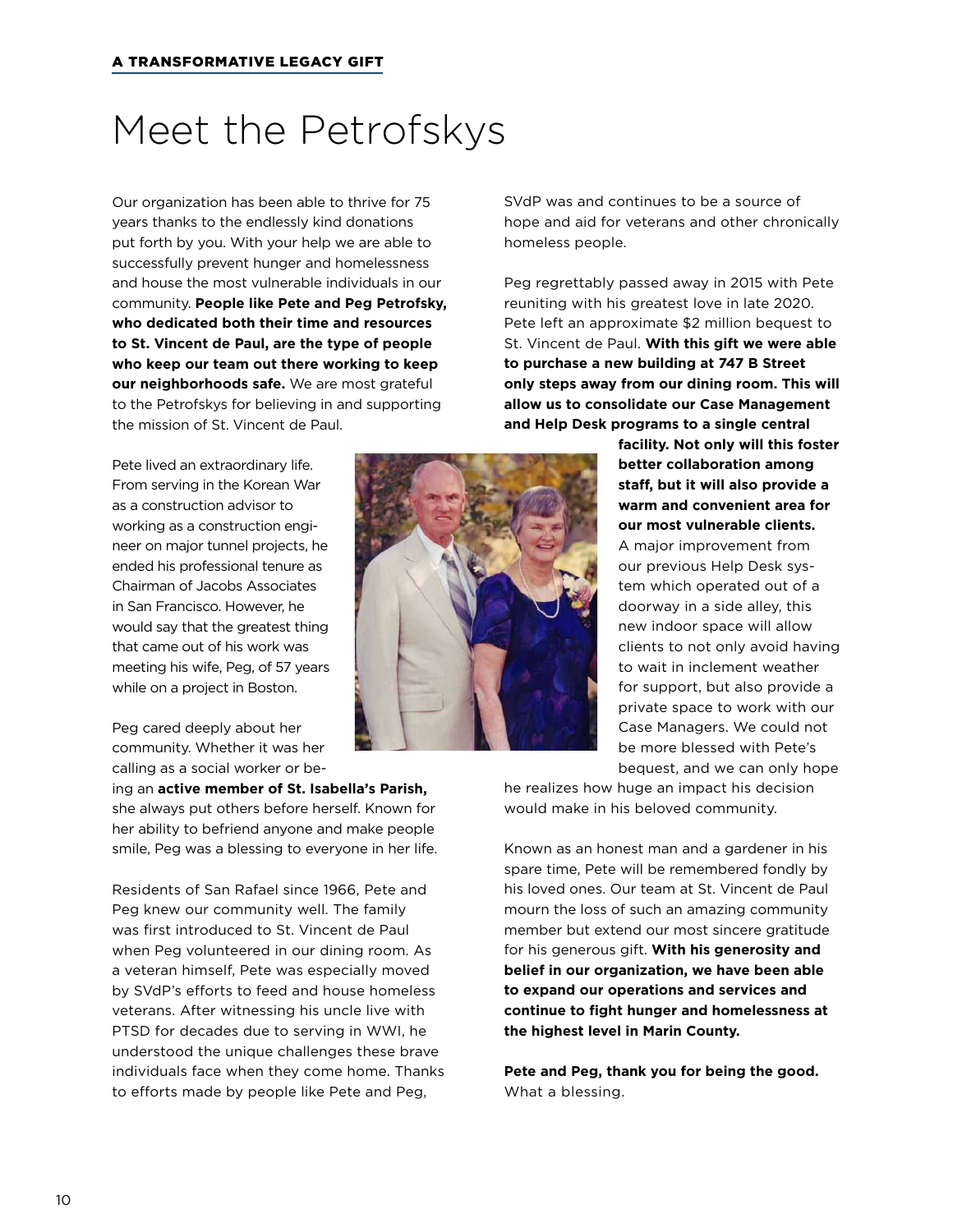# Help Desk in Action

As COVID took root in early 2020, many of us took refuge in our homes, safe from the looming dangers outside. For 31-year-old Carson, COVID left him sleeping in his car.

Born in Greenbrae and raised in Marin City, he faced his first tragedy while still a student at Tamalpais High School when his mother passed away from an overdose. This led him to live with his father in Novato where he completed high

school and enjoyed a successful stint as a football star. However, a serious injury dashed his ambitions of playing in college and introduced him to opiates.

This wasn't enough to bring Carson down. He moved out at age 18 to attend College of Marin and later Cal State Bay in Hayward where he graduated with a degree

in Health Science. Then tragedy hit again. His father passed away when Carson was 24, leaving him in solitude with his substance addiction as his only companion.

Nevertheless, he was able to secure an office job at UCSF but was unable to maintain it due to untreated mental health issues. This led to a pattern of job instability. Quickly losing faith in himself and his growing despair of having no family to fall back on, COVID was the final blow.

Carson found his saving grace at St. Vincent de Paul. At first, our case managers referred him to our **Diversion Program**. Funded by your generous donations, this program supplies individuals experiencing homelessness a second chance by providing short-term rental assistance and case management.

The selfless staff at SVdP continued to help Carson, providing him with mental health services, lessons on budgeting, and help applying for employment. It's thanks to benefactors like you that Carson was able to find an apartment and receive these blessings.

However, despite assistance, trying times persisted for Carson. Struggling with mental health issues and addiction, Carson was unable to

> keep his new job and apartment. He was once again looking at his car for shelter.

Carson soon reengaged with SVdP. **After meeting with our Help Desk, a program that provides walk-up housing search assistance and direct client aid,** Carson was successfully as-

sessed through the **Coordinated Entry Program** which helps people obtain a housing voucher.

Carson is now in an apartment in downtown San Rafael. He continues to regularly communicate with his case manager where he bravely faces his demons with mental health and substance abuse. Carson is determined to keep his housing and find steady employment. Living up to his description as a man with a kind, winning smile, Carson has proven to himself and others that he can cultivate a healthy consistency in his life.

Carson and countless others have SVdP and its generous donors to thank for helping them get back on their feet. Our belief in the dignity of all people paired with your heartfelt donations allow us to **put words into action** and help people like Carson. From Carson and all of us at SVdP, **thank you for being the good.**

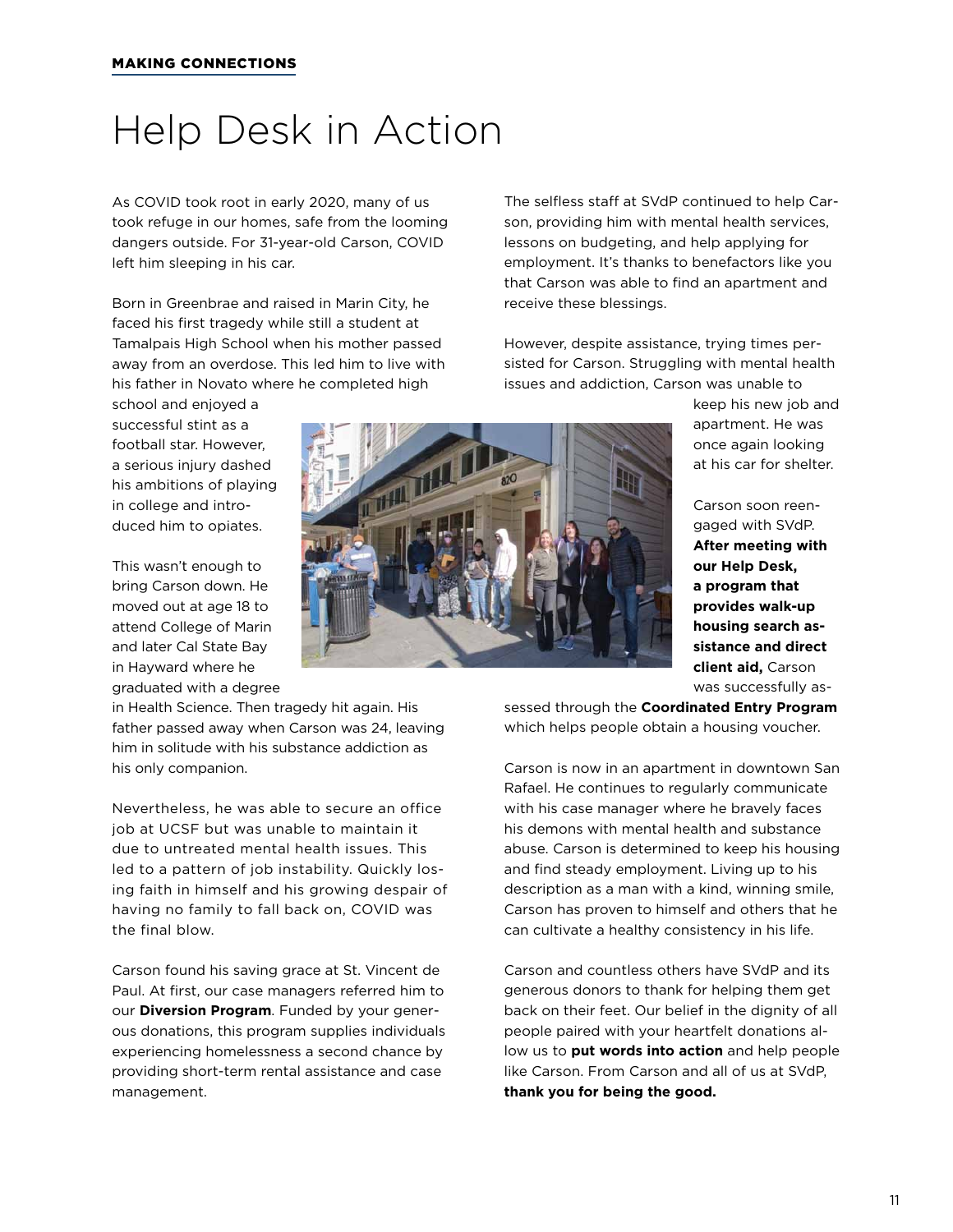# Your Generosity Saves Lives

Thank you for joining St. Vincent de Paul on our journey to end hunger, poverty, and homelessness in Marin County!

#### **\$100,000**

Dr. Richard Mani Marin Community Foundation County of Marin Janet L. Mills - Amber-Allen Publishing Robert Sottimano

#### **\$20,000-99,999**

Bob and Shannon Alten - Alten Consruction CB SkyShare Shahla Cowan Episcopal Impact Fund Herb and Joan Foedisch Donald O. and Ronald R. Collins Fund Joseph and Beverly Giraudo Ginnie and Peter Haas Jr. Fund Harbor Point Charitable Foundation - Bob Kaliski Hart & Wilma Smith Family Trust The Headlands Foundation - Peter Paul Terrance G. Hodel Jay Pritzker Foundation Jolson Family Foundation Mathew Lori Marmontor Foundation - Brice Jones Barbara McCullough Milton and Dorothy Sarnoff Raymond Foundation Navigage Foundation Paul and Helen O'Leary Kaiser Permanente Red Whale Coffee Saul Zaentz Charitable Foundation - Frank Noonan Richard T. and Linda Tarrant Town of Fairfax

#### **\$10,000-19,999**

Anonymous (3) Bruce B. Allen John and Millie Barrett Bonds Family Foundation Bono Brothers Memorial Jeanne and Bill Cahill Dennis Fisco and Pamela Polite-Fisco Estate of Kenneth and Janine Edlin Edward Stewart and Janet Montecalvo Mary Escalle Matt and Andrea Fegley Bruce and Eva Gibbs David and Patricia Grubb Lenore Heffernan Kenneth Frank Accountancy Hector Lopez and Amy Lovelace Marin Housing Authority Brian McGuinn

#### Frank and Lois Noonan

Northwestern Mutual Foundation Stephen and Lorena Pelleriti Sioban Scanlon and Samir Ramji PM Jeannie and Sandro Sangiacomo and Family Snyder Family Charitable Fund Brian and Suzanne Swift Wells Fargo Foundation David and Deborah Wiechers Isobel Wiener Norbert and Roswitha Winter

#### **\$5,000-9999**

Anonymous (2) Aetna, Inc. Ignacio Arribas and Nitsa Lallas AvantStay The Barron Family Charitable Giving Account George and Margie Barry Robert K. Battaglia Richard Cairns and Wendy Tonkin Roger and Betty Cassidy Randall Chapman and Mimi Watson Scott and Celeste Chapman Charles Schwab Charitable Miriam Connaughton and Milton Kypriadis Foster and Margaret Cope Daniel and Nathalie Costello Creative Energy Corporation Christopher Crebbin Susan and Daniel Daniloff eBay Inc. Emeritus Vineyards - Brice Jones Greg and Jean Fidler The Feibusch Foundation William E. Simon Foundation Fred Gellert Family Foundation Richard and Jean Gallagher Duane and Terri Geck Gregg and Judy Gibson Kathy Grady Frankie Gray Karen Gray Barbara Grieco Shirley Hall Brian and Teresa Hauswirth Talley and Mike Henry Hobson/Lucas Family Foundation Holland America Line John and Teresa Beltramo The Kryzanowski Family Fund Brian Johnson and Frank Lindh Kenneth Frank Accountancy Michael and Helene Keran Sue Kunst George and Heidi Larson Gary Lavarack Willy and Susan Lukach Charles and Nancy McQuilkin Ronald Mezzetta Nelson and Elisabeth Lampert

Tom Nelson Revocable Living Trust Peter Paul Wines Eugene and Maureen Pudlo Robert Federighi Design, Inc. Father Paul J. Rossi Michael and Alison Seaman Mary P. Semple Eric R. Shapiro Peter and Veronique Siggins Mike and Beth Smylie Star of The Sea Catholic Church Trust Funds, Inc. Mike and Kim Tyning Valley Memorial Park Cemetery & Funeral Home Paul and Annette Venables Cyndi Weingard Wells Fargo & Co. Darwin and Carole Williams Jim and Toni Wilson YourCause, LLC Trustee Donald and Suzanne Zimmerman Zulu Nyala Group

#### **\$2500-4,999**

Anonymous (1) Miriam Aguiar Bank of Marin Geoffrey Baylor Beverlee Bentley Rodney Bessolo Beth Townsend Bewley-Motluk Charitable Foundation Bob and Denise Helstrom Jean Bordon William and Mary Brody Michael and Gloria Bromham Janet Brown Victoria M Brown Jim and Laurie Bruschera J. Barry Bryson Gerald K Cahill The Caviar Company Certified Parking Attendants, C.P.A Valet Richard and Barbara Colonno Community Foundation Sonoma County Darrow Foundation Don Dayre Don and Darcy Tarantino Dr. Romeo Agbayani and Saskia Russell Stephen Fein and Maren Kinscher Ford and Leticia Fish Robert K and Barbara Straus Family Foundation, Inc. The Betsy Gordon Foundation Jeffrey Freedman and Marie Boylan Joe Garbarino James D. Garrison and Edna S. Nakamoto Daniel Gelbaum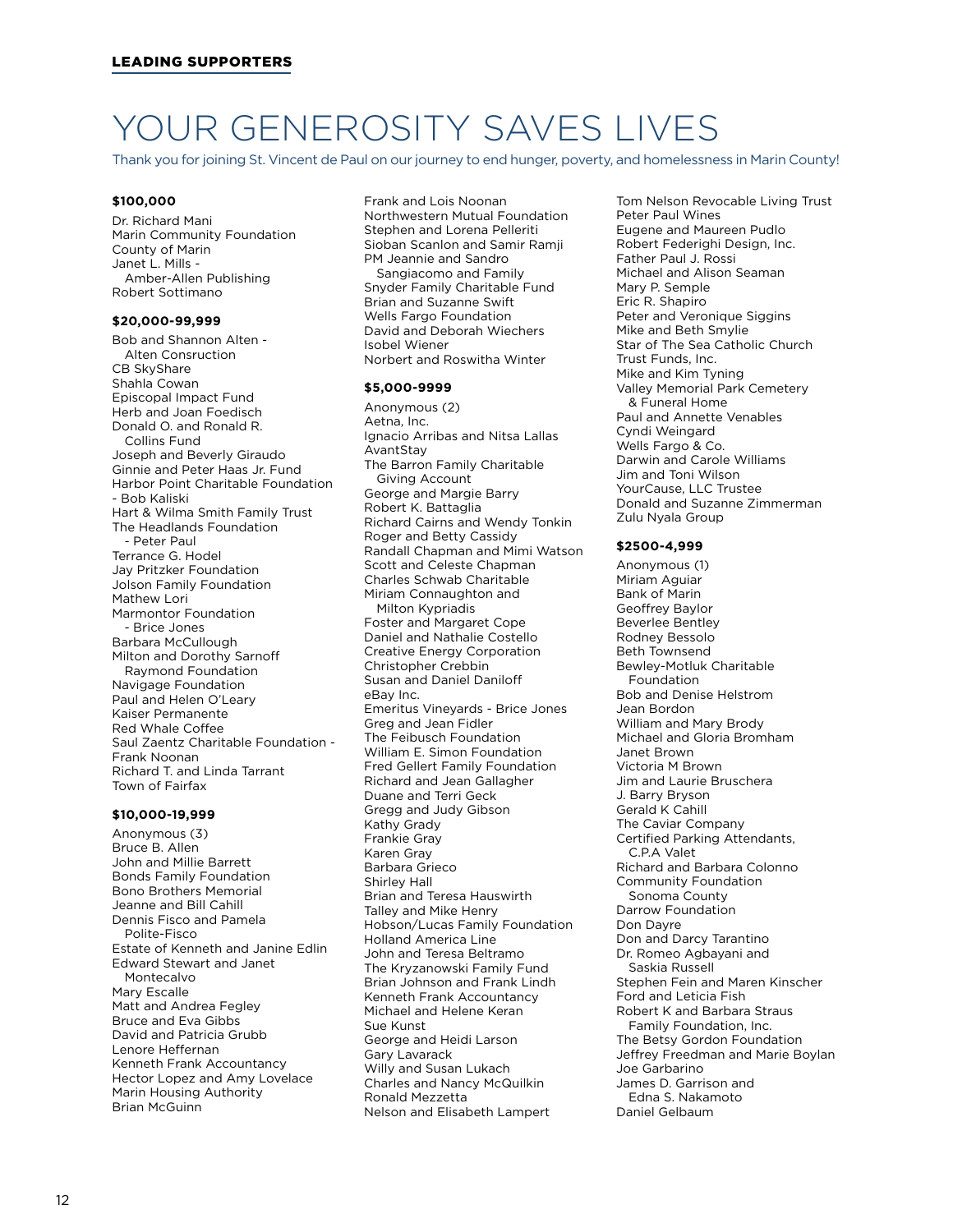"The work that St. Vincent de Paul Society does in Marin is so admirable. Their passion to house people who are experiencing homelessness is palpable and they achieve excellent results year after year. I am honored to support this vital organization and its good works." "

— Benefactor, Janet Mills

Ghilotti Construction Company Maggiora & Ghilotti Inc. Ann and Stephen Gibson Michael Gill Frank J. Gundry The Estate of Mary J. Hammons Gertrud Herkommer Insalata's Restaurant - Heidi Krahling Kevin and Sherrie Jacobs Joyce Kennard Greg Laudenslager and Amy Diller Laudenslager Stephen and Annemarie Lechner Marc and Pamela Garibaldi MarinHealth Community Benefit Marinitas Restaurant - Pat Coll James and Maureen McGeehan Herbst Foundation - Mel Mark Wesley Middleton Mary Mills Margaret Moster Jane Mraz Network for Good Jan O'Brien and Craig Hartman Roger and Cathleen Odenberg Carla Lee Overberger Georgene Pasarell The Pasha Group Hayden and Zack Perry Michael Peterson Margit Pettipas James and Virginia Pidgeon Timothy and Alice Pidgeon Richard Katerndahl and Penelope Preovolos First Federal Savings and Loan Association of San Rafael Richard Rainis Richard K. Robbins Doug and Margi Roberts Ruth Ann Binder and Matt Rossiter Silverado Resort and Spa Angelo Siracusa and Diana Rixey Solano Dermatology Associates St. Hilary Catholic Church Telford's Pipe & Cigar Ticknor Foundation Bill and Dina Tiedje Kevin Tinto Marcello and Susan Todaro Rebecca Wakeley Steve and Debbie Ward Keith and Kathleen Woodcock Sandra M. Yoffie

#### **\$1000 - \$2499**

Anonymous (7) Acre Wines Florence Adams Susan L. Adamson Dana Aftab and Anne-Christine **Strugnell** Michael and Marjorie Alaimo

Cynthia Allen Isabel Allende Joseph and Kay Astroth Suzanne and Ken Austin Backstage Winery Sidney F. Baker Bank of America Jacqueline Barnick Jay R. Beasley, Jr. Kim Belgarde Norine Bell Maureen Bennett Bentley Family Fund Jeffrey and Mabel Bialik Emily and Jeff Birkenseer Margaret Learning and Claude Bishop Bill and Patty Blanton Robert and Barbara Bleckman Steve J. and Sandy Blumenthal Body Kinetics Health Club Andrew Boggeri Sal A. Bonavita David Thompson and Maureen Broderick Father Bill Brown Cecilia Brunner-Pierce Mary and John Bruno Bruce and Janie Burtch Phil and Lori Byer John and Patricia Cahill Capital Group Alan and Caren Cascio April Cassou Valerie Castellana Walter Caulfield Novick Family Charitable Fund Edward Chrabaszewski Chris Barton and Calley Barton Clyde and Janet Ostler Keith and Susan Conroy Felix Conte Amy Corbett Michael J. Costello Mary Lou Coyle Crave Restaurant William Francis Crawford Charles and Gabriella Cross David and Susan Cumming Kevin M. Cushing Richard Daly Dan and Betsy Wallace Louis Demattei Derek and Ann Lee Vincent and Nancy Derham Elizabeth Desimone Bob and Cloann DiGrazia Gil Dowd III Gregory and Sharon Doyle Kevin and Hilary Doyle Dr. Dallas and Patti Hickle Daniel Drake Peggy and Gregory Duick, M.D. Ed Lane and Shirley Dockstader

Dr. Peter Eisenberg Margaret Ellis William and Carmelita Ellis Emerald Sky Foundation Esther Rosha Jerry and Shirley Etemadfar Phil Fant and Carol Glaser Rose and Terrance Feeney Felipe Santiago and Barry Joseph Seth and Alison Ferguson Elizabeth Navas Finley Frederick B. Fisk Kathey Flynn David Formichi Robert and Mitzie Forsland Frank Family Vineyards Ingrid and Jack Gallagher Edward and Valerie Garaventa Debbie and Gary Ghilotti Susan Johann Gilardi Robert and Leonor Gloistein Carol Goepp Linda L Gomez Thomas Parker and Michelle Griffin Griffo Distillery Ronald and Christine Grossi Rinaldo and Donamay Guinasso, Jr. Karen Gundry Smith Mary Cay Gundry Joanne Chappel Hagan George and Kathleen Lynaugh Hamilton Mike and Lisa Hannegan Joseph J Haraburda Hathaway Dinwiddie David Hayes Randy and Nancy Hecht Heffernan Group Foundation Kimberlee Heldt Christophe and Pascale Hery Jill Hill Hilltop Foundation Charmaine Hinman Nick and Linda Hoppe Peter Horn Ruth J. Horn Hotel Nikko San Francisco Donald and Ginger Humphreys Patrick and Frankie Hunt Jardesca California Aperitiva Leo Jeffers Jens and Bente Jensen Rowena and Steven Johnson Joshua Ets-Hokin, Photographer Gee Kampmeyer Geraldine Kerby Robert and Terry Keyes Shelagh Kiley Smith Catherine Knight Elizabeth Krasnoff Michael and Kathlyn Kress Kevin Smead and Susan Kreusch Andie & Bob Kunst Nina Kwan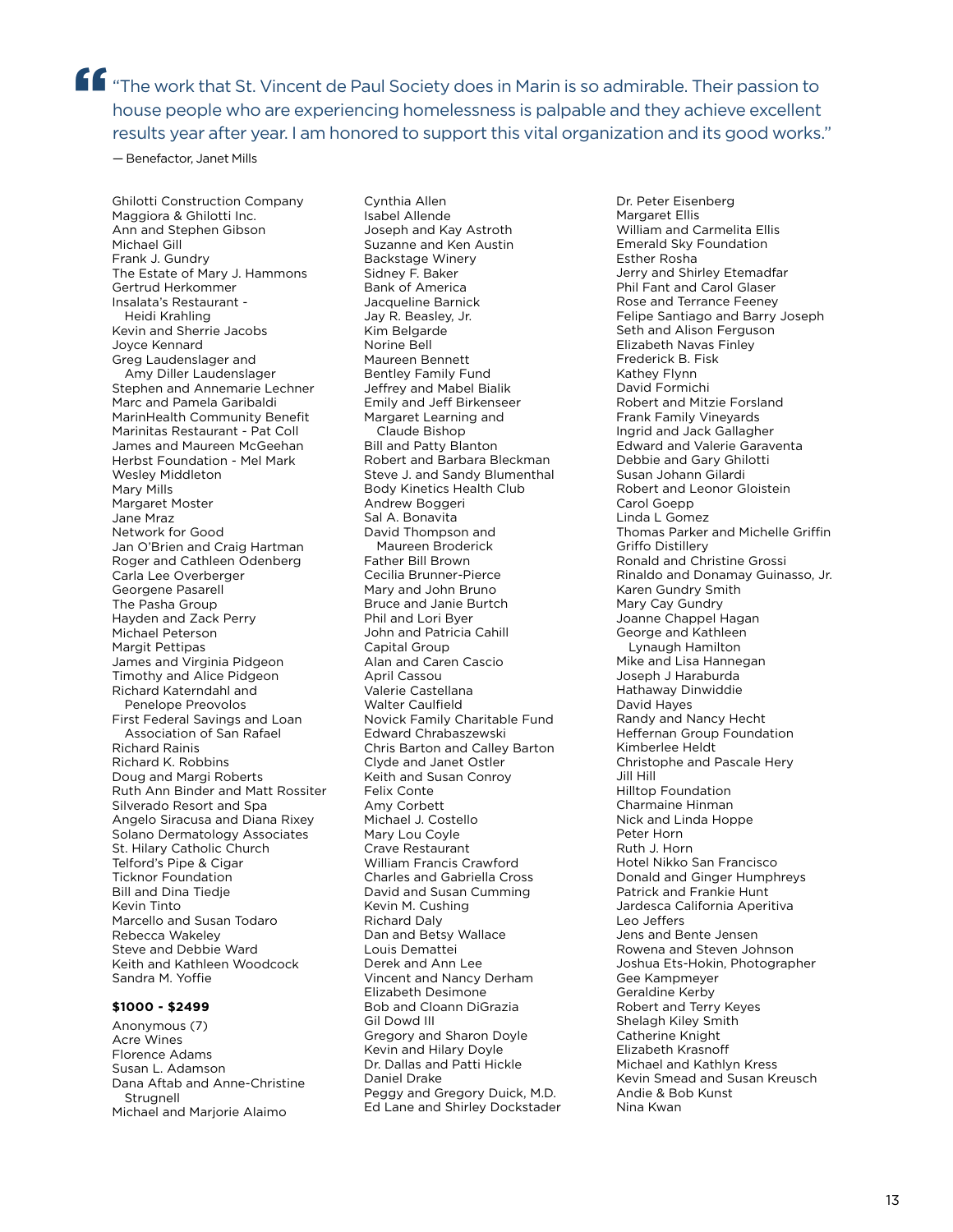**f** "We have supported SVdP over the years because we know this organization is doing the most to address the needs of the homeless and the hungry people of Marin County. The most that of the set of the people of the peopl most to address the needs of the homeless and the hungry people of Marin County. The work that St. Vincent de Paul does fits perfectly within the scope of our Mission Statement to 'help address the health and welfare concerns of the adults and children in our community.' Thank you for the good work SVdP is doing!!" —*Bob Kaliski, Harbor Point Charitable Foundation*

Jim Lammers and Jean Olive-Lammers Lawrence and Lelia Lanctot Lyle Shlager and Andria Langenberg Patricia and William Langley, Jr. Laser Center of Marin Scott Lawrence Susan Lawrence Edward and Kathy Lederer Robert and Judith Leedy Michele Lepine Myra K. Levenson Liz and Shep Heery Robert Loback Donna & John Loftus Grace Lozier Luann and Christopher Desautel Judy Lundquist J. Kenneth and Mary P. Lynch MacRostie Winery & Vineyards Emil and Lenore Maionchi Mandalay Bay Bonnie Manning Marin Subaru Andy Martinez Suzanne Martinez Mauritson Wines Andrew and Theresa McCullough Brian McGonigle Daniel McHugh Catherine D. McKown Rob and Diane McNamara John and Michele McNellis Paul and Georgianne Meade Stephanie Mendel Merrill Lynch M. Sheila Merritt and Robert D. Mass Family Fund Charito Merwin Carol P. Meyer Marguerite Middendorf Bill and Candy Mitchell Thomas and Marylou Moran Mr. Walt and Mrs. Laurel Rose Mt. Tam Racquet & Athletic Club Robert Murphy Dan and Debby Nowlin Vincent E. O'Brien P.J. and Mags O'Connell Franciscan Monastery of St. Clare Daniel and Susan Ohlson Karen Olson and Chris Osborn John and Patricia O'Neil Thomas and Susan O'Neill Opus One Winery John Orofino Margaret Peggy Osterkamp PAC West Painting, Inc.

Josefina and Dennis Papendick Christine Paquette Francis and Diana Parnell Mario and Jean Patane Michael and Mari Pautler Ingrid Pelton Angelo and Laura Pera Eileen Perkins John and Patricia Pizza Mary and Mike Plant Dominic and Susan Pomilia, Jr. Gary, Briana, and Milena Price William L. Price Charitable Foundation Douglas and Lidia Pringle Private Ocean Paul and Sharon Prudhomme Ned and Ellin Purdom Michael and Lucille Quigley Alison and Daniel Rabb Arthur Raisman, Ph.D. Stephen and Marian Rayburn Gary and Veronica Reed J.N. Reese Jr. Phil and Katherine Reilly Yvonne Robinson Loretta Ann Rogers John and Margo Rohrbacher Larry Rosenberger Irwin and Jill Ross-Kuntz Rotary Club of San Rafael Benjamin and Marian Rotnicki Christine Roy San Francisco Helvetia Society San Rafael Yacht Harbor Rick and Cynthia Sapp Bobby Sarnoff Susan Sauer Daniel Lowenstein and Virginia Schaaf Leslie Schaaf and Joseph Dyson Jason Schneider Julianne Schrick Scott Harvey Wines Gloria Segerquist Michael and Jennifer Shepard Harold Singleton Caitlin Weil Smith Scott Merritt Smith William J. Smith Spicy Vines Winery Joseph and Ella Spinelli Howard and Pamela Squires Diane and Joseph Stemach Charitable Fund Mariellen and Stephen Stern John F. Strain Albert and Bernadett Szilvasy Jeff Tate and Tori Walsh

Charles Runkel and Marcia Taylor Alice Temming Stephen and Britt Thal Robert and Ellie Thiel Dennis and Nancy Thompson David and Jill Thornton Truett Hurst Winery Steven and Jacqueline Tulsky Bob and Lia Valentino Luke Vandijk Theresa A. Ward Jan H. West Westamerica Bank Brian and Ruth Whiting William and Theresa Wilka Diana Williams Michael and Maria Yoham Rene Zakhour Anthony Zanze John and Marie Zeiter

# generous

*[jen(ə)rəs] ADJECTIVE*

*1. (of a person) showing a readiness to give more of something, as money or time, than is strictly necessary or expected.*

*2. showing kindness toward others.*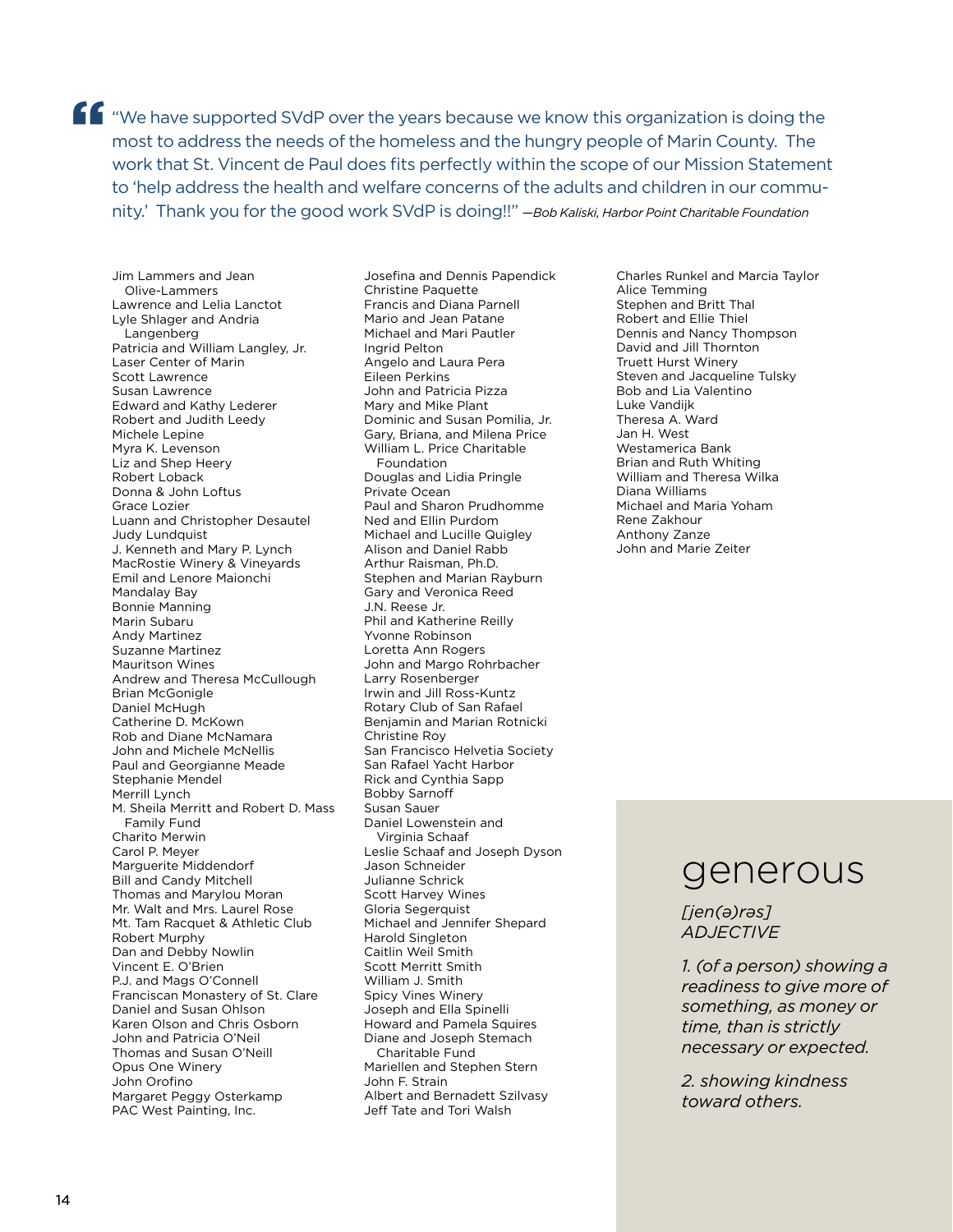# **St. Vincent's transformative programs save lives, money and community resources**

### **Saving lives**

Did you know that on average chronically homeless people live 28 years less than a housed person?

### **Community benefits**

It costs our community \$65,000 for every chronically homeless adult annually but only \$25,000 to provide supportive housing. Providing housing creates a beneficial environment for all business owners and reduces costs to taxpayers.

**Our community saves \$2 million annually by housing 100 high risk people.\***

### **Number of veterans and chronically homeless people housed**



*<sup>\*</sup>Based on the City of San Rafael's Homeless Population data https://www.cityofsanrafael.org/departments/homelessness/*

# Let's Keep it going

### **Community partners are key**

St. Vincent de Paul Society of Marin works collaboratively, compassionately, and efficiently using Housing First strategies with other housing and mental health community service providers, city and county officials, law enforcement, congregations, hospitals, and the housing authority.

### **Goals for 2022**

For this next year we aim to house at least 100 more individuals or veterans experiencing chronic homelessness. We are on the path to ending homelessness in Marin. Winning this battle will improve community health and well-being and create a positive environment for businesses to flourish.

Thanks to you, the entirety of Marin is striving to end chronic homelessness together—one person at a time. With a 94% success rate of keeping people experiencing chronic homelessness housed, we believe that we can end this needless suffering.

### **Please give!**

Please help us strengthen this proven collaborative approach that works so well. Your gift right now will house at least 100 more people in 2022.

#### **Thank you for being the good!**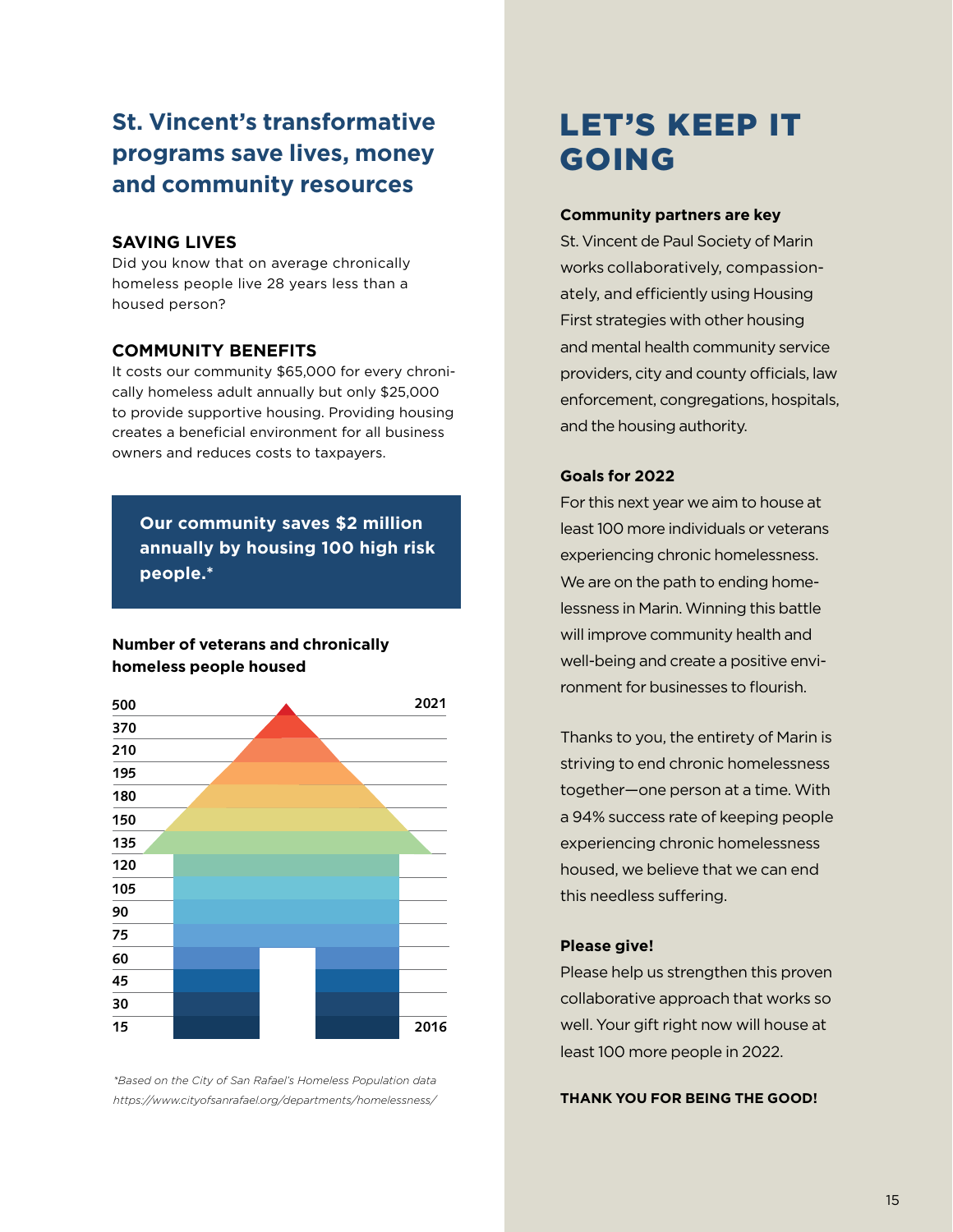# 75 Years and Still Going Strong



### **YOUR GIVING changes LIVES**

After 75 years together, we can't stop now. Your gifts change lives. Please help us expand the critical work of **1,800** generous donors, **2,000** dedicated volunteers and **40** outstanding staff members to make housing, food, and a chance for a better life possible for thousands of people needlessly hurting in Marin.

Please give what you can.

**Thank you for being the good!**

**4 F** Homelessness for even short periods of<br>
time has negative impacts on people's *time has negative impacts on people's physical, behavioral and mental health, can strain familial and social relations, have lasting impacts on future employment opportunities, and can entangle people in the criminal justice system.***"** 

> **—Chris Herring, assistant professor of sociology at UCLA.**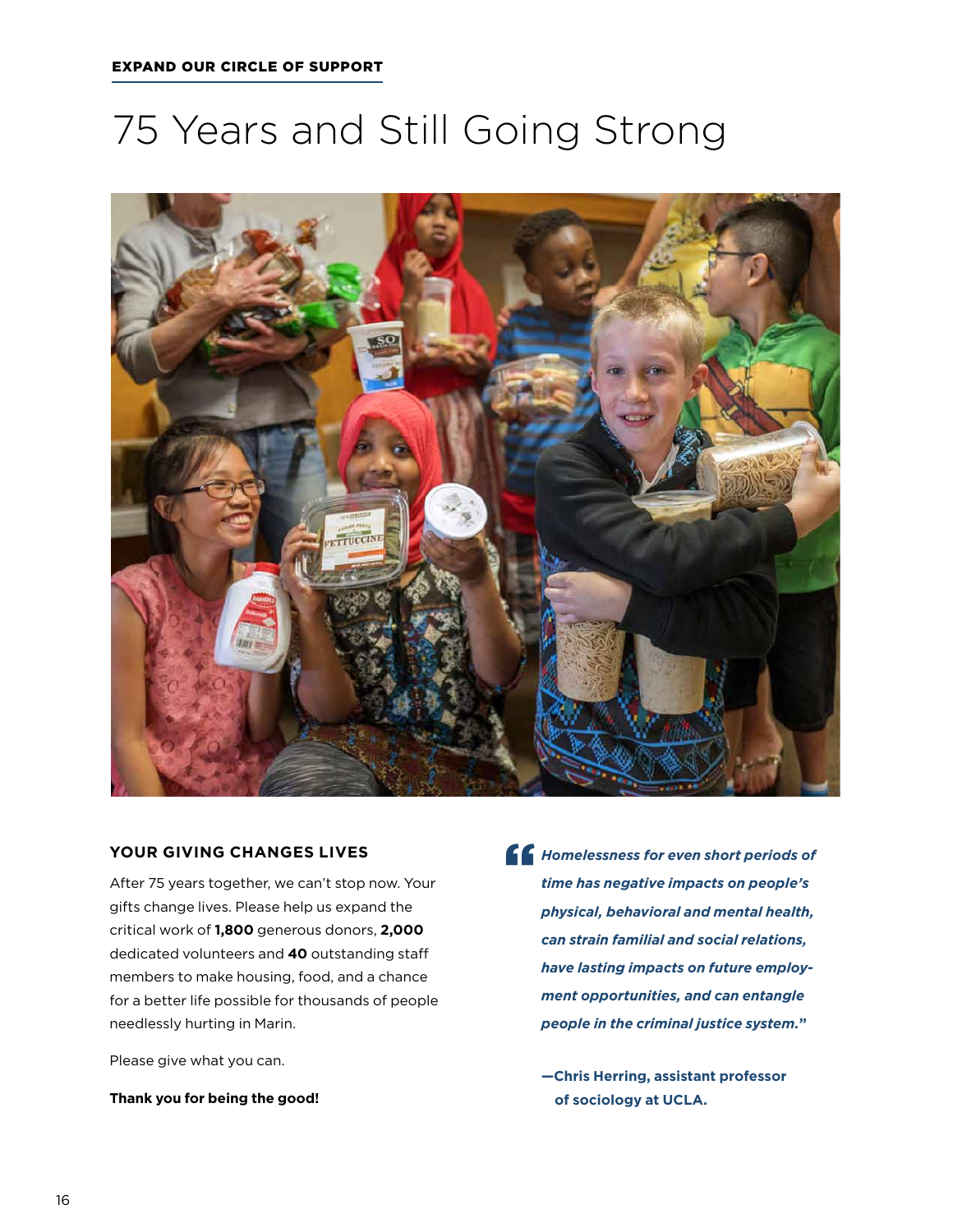## **Total Income \$8,109,935**

| <b>Community Contributions</b> |       |
|--------------------------------|-------|
| \$2,301,135 Private Donations  | 28.4% |
| \$2,569,030 Grants             | 31.7% |
| \$4,870,165                    | 60.1% |
| <b>In-Kind Donations</b>       |       |
| \$520,863                      | 6.4%  |
| <b>Earned Income</b>           |       |
| \$701,707                      | 8.7%  |
| <b>Bequests</b>                |       |
| \$2,017,200                    | 24.9% |

## **Total Expenses \$6,852,614**



The services at St. Vincent de Paul Society of Marin are available to all who reside in Marin County. Your donation stays in Marin County. Generous donations received during the pandemic will continue to be distributed in 2022.